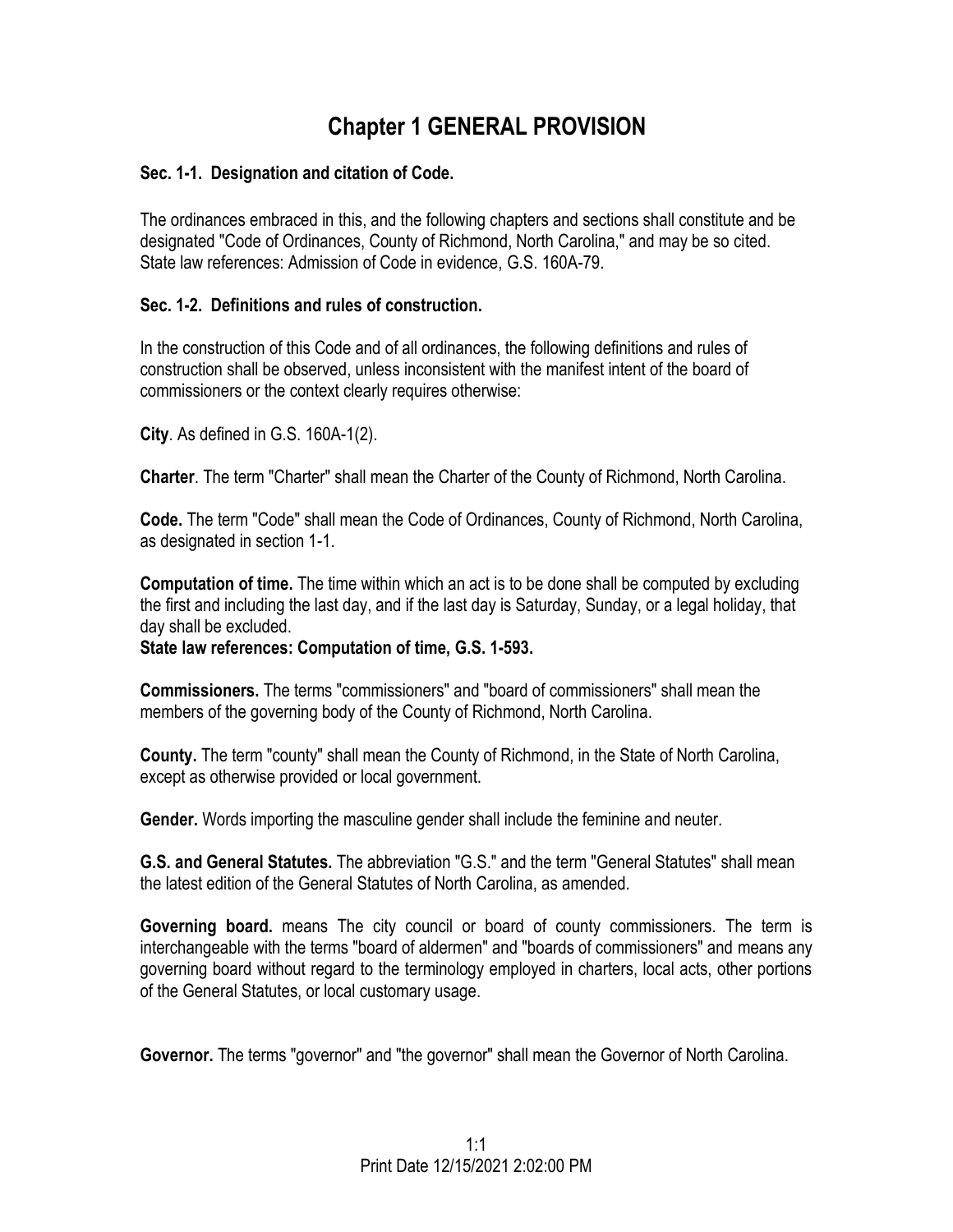**Joint authority.** All words giving a joint authority to three or more persons or officers shall be construed as giving such authority to a majority of such persons or officers.

**May. shall**. The term "may" is permissive, the term "shall" is mandatory.

**Month.** The term "month" shall mean a calendar month. Number. Words used in the singular include the plural and the plural includes the singular number.

**Oath.** The term "oath" shall be construed to include an affirmation in all cases in which, by law, an affirmation may be substituted for an oath, and in such cases the terms "swear" and "sworn" shall be equivalent to the terms "affirm" and "affirmed."

**Official time standard.** The term "official time standard" means that whenever certain hours are named in this Code, they shall mean standard time or daylight-saving time as may be in current use in this county.

**Officials, boards, commissions, etc.** Whenever reference is made to officials, boards, commissions, committees, and the like, by title only, they shall be construed as if followed by the words "of the County of Richmond, North Carolina."

**Owner.** The term "owner," applied to any property, shall include any part owner, joint owner, tenant in common, joint tenant or tenant by the entirety, of the whole or a part of such property.

**Person.** An individual, partnership, firm, association, joint venture, public or private corporation, trust, estate, commission, board, public or private institution, utility, cooperative, interstate body, the State of North Carolina and its agencies and political subdivisions, or other legal entity.

**Personal property.** The term "personal property" includes every species of property except real property.

**Preceding, following.** The terms "preceding" and "following" shall mean next before and next after, respectively.

**Property.** All real property subject to land-use regulation by a local government. The term includes any improvements or structures customarily regarded as a part of real property.

**Real property.** The term "real property" shall include lands, tenements, and hereditaments.

**Sidewalk.** The term "sidewalk" shall mean any portion of a street, between the curb line and the adjacent property line intended for the use of pedestrians.

**Signature and subscription.** The terms "signature" and "subscription" includes a mark when the person cannot write.

**State.** The terms "state" and "this state" shall be construed to mean the State of North Carolina, except as otherwise provided.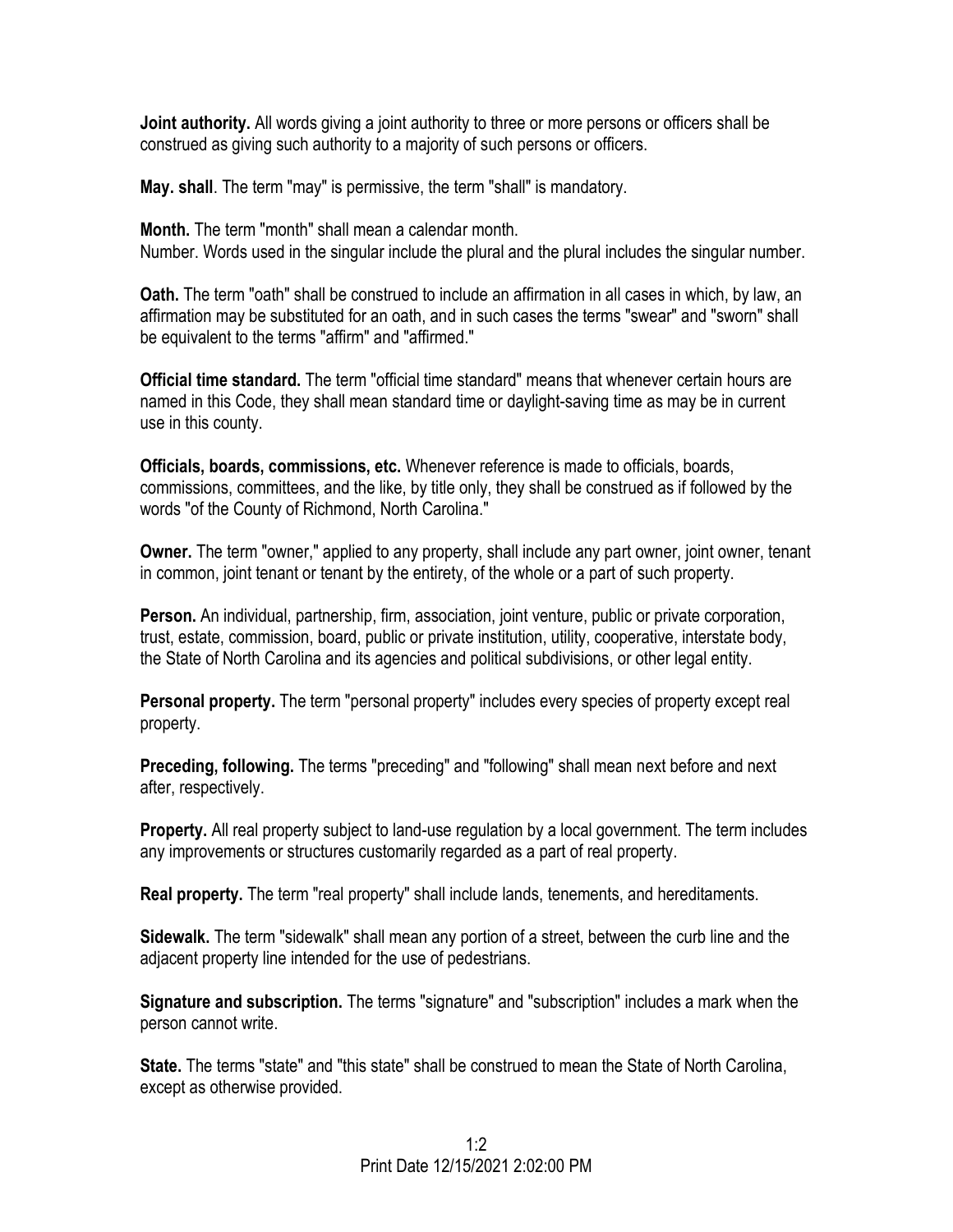**Street.** The term "street" shall mean and include any public way, road, highway, street, avenue, boulevard, parkway, alley, lane, viaduct, bridge, and the approaches thereto within the town and shall mean the entire width of the right-of-way between abutting property lines.

**Tenant.** The terms "tenant" and "occupant" applied to a building or land shall include any person who occupies the whole or a part of such building or land, whether alone or with others.

**Tense.** Words used in the past or present tense include the future as well as the past and present.

**Town.** The terms "town" and "the town" shall mean all incorporated areas within the County of Richmond in the State of North Carolina, except as otherwise provided.

**Writing, written.** The terms "writing" and "written" shall include printing and any other mode of representing words and letters.

**Year.** The term "year" shall mean a calendar year, unless otherwise specified. State law references: Similar rules of construction of statutes, G.S. 160A-1.

# **Sec. 1-3. Provisions considered as continuations of existing ordinances.**

The provisions appearing in this Code, so far as they are the same as those of ordinances adopted prior to the adoption of this Code and included herein, shall be considered as continuations thereof and not as new enactments.

## **Sec. 1-4. Catchlines of sections; history notes and references.**

- (a) The catchlines of the several sections of this Code are intended as mere catchwords to indicate the contents of the section and shall not be deemed or taken to be titles of such sections nor as any part of the section, nor, unless expressly so provided, shall they be so deemed when any of such sections, including the catchlines, are amended, or reenacted.
- (b) The history notes following sections and the references and notes scattered throughout the Code are not part of the Code but are merely for the benefit of the user of the Code.

# **Sec. 1-5. Severability of parts of Code.**

It is hereby declared to be the intention of the board of commissioners that the sections, paragraphs, sentences, clauses and phrases of this Code are severable, and if any phrase, clause, sentence, paragraph or section of this Code shall be declared unconstitutional or otherwise invalid by the judgment or decree of any court of competent jurisdiction, such unconstitutionality or invalidity shall not affect any of the remaining phrases, clauses, sentences, paragraphs and sections of this Code, since they would have been enacted by the board of commissioners without the incorporation in this Code of any such unconstitutional or invalid phrase, clause, sentence, paragraph or section.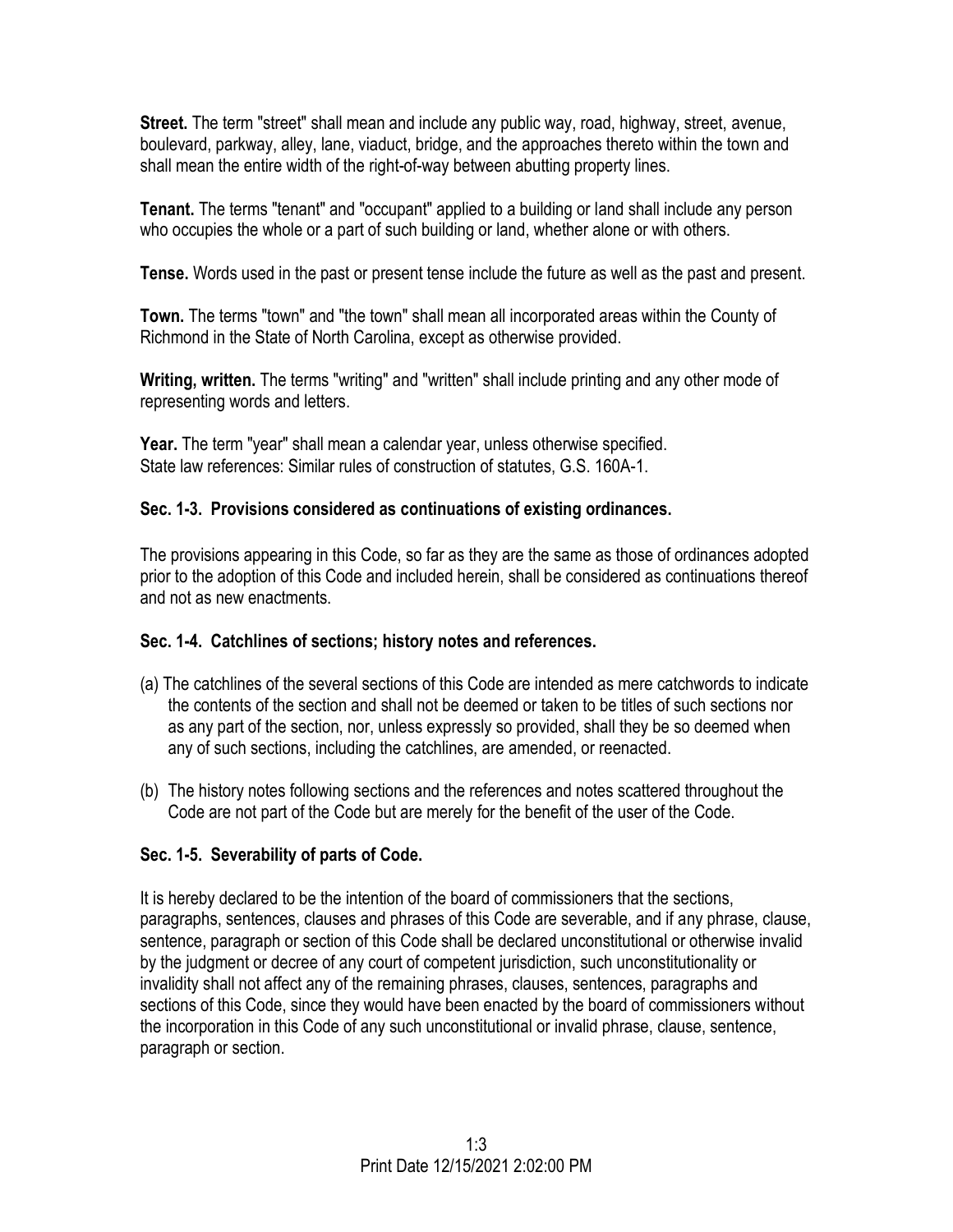### **Sec. 1-6. General penalty; enforcement of ordinances; continuing violations.**

- (a) Unless otherwise specifically provided, violation of any provision of this Code or any other county ordinance shall subject the offender to the remedies hereinafter provided; except, that where the General Statutes of North Carolina provide specific civil remedies for violations of provisions of this Code adopted pursuant to such statutes, such remedies available to the county for enforcement of this Code shall be in addition to the remedies hereinafter stated; provided that no criminal penalties shall be applicable unless hereinafter stated in this section as being applicable to specific chapters or provisions of this Code.
- (b) Violations of any provision of the chapters and sections of this Code shall be a misdemeanor and punishable as provided by G.S. 14-4.
- (c) In addition to any civil or criminal penalties set out in this section, any provision of this Code or any other county ordinance may be enforced by an appropriate equitable remedy issuing from a court of competent jurisdiction. In such case, the general court of justice shall have jurisdiction to issue such orders as may be appropriate, and it shall not be a defense to the application of the county for equitable relief that there is an adequate remedy at law.
- (d) In addition to any civil or criminal penalties set out in this section, any provision of this Code or any other county ordinance that makes unlawful a condition existing upon or use made of real property may be enforced by injunction and order of abatement, and the general court of justice shall have jurisdiction to issue such orders. When a violation of such a provision occurs, the county may apply to the appropriate division of the general court of justice for a mandatory or prohibitory injunction and order of abatement commanding the defendant to correct the unlawful condition upon or cease the unlawful use of the property. The action shall be governed in all respects by the laws and rules governing civil proceedings, including the Rules of Civil Procedure in general and Rule 65 in particular.
- (e) In addition to an injunction, the court may enter an order of abatement as a part of the judgment in the cause. An order of abatement may direct that:
	- (1) Buildings or other structures on the property be closed, demolished or removed;
	- (2) Fixtures, furniture, or other movable property be removed from buildings on the property;
	- (3) Grass and weeds be cut;
	- (4) Improvements or repairs be made; or
	- (5) Any other action be taken that is necessary to bring the property into compliance with this Code or such ordinance.

If the defendant fails or refuses to comply with an injunction or with an order of abatement within the time allowed by the court, he may be cited for contempt, and the county may execute the order of abatement. The county shall have a lien on the property for the cost of executing an order of abatement in the nature of a mechanic's and materialman's lien. The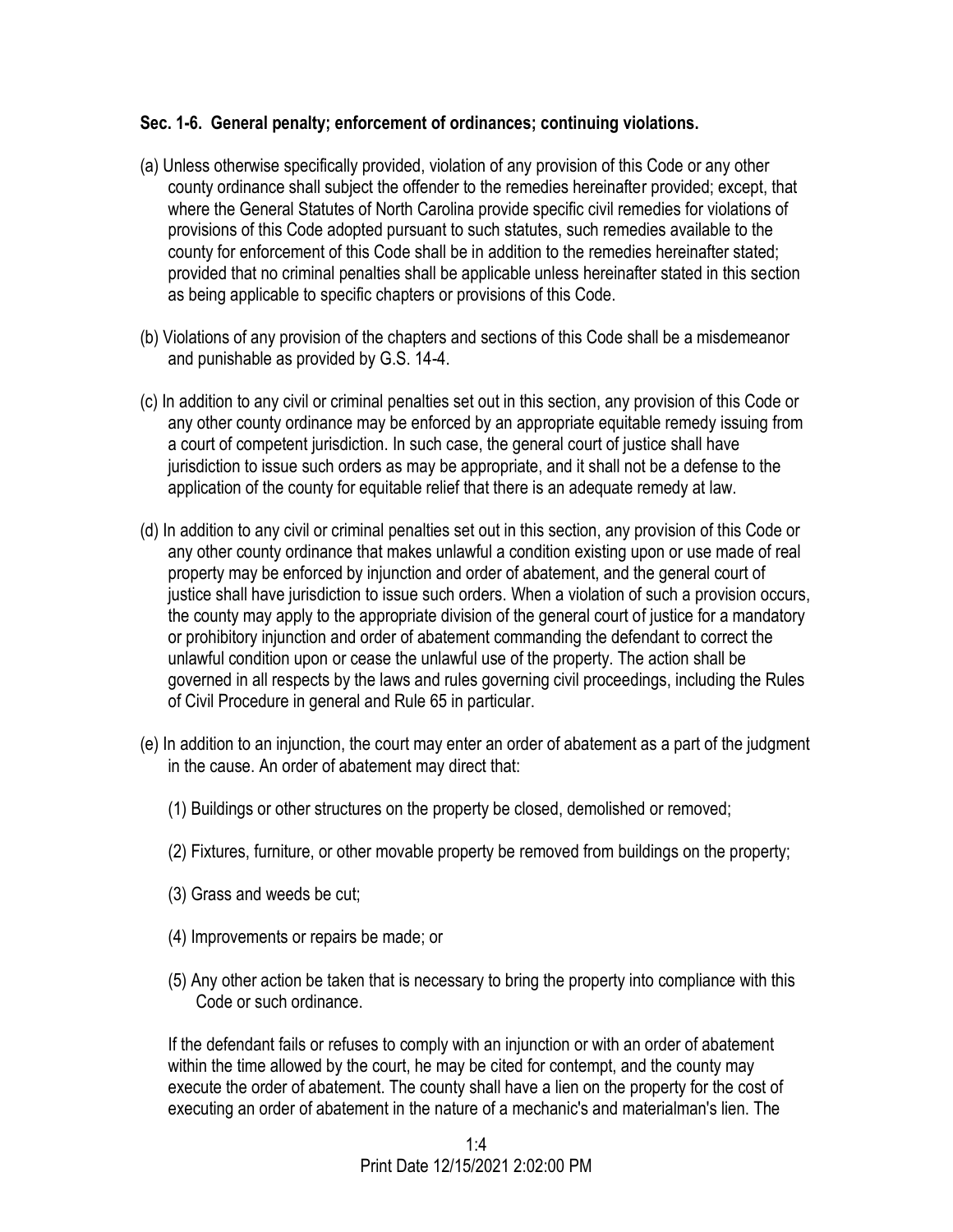defendant may secure cancellation of an order of abatement by paying all costs of the proceedings and posting a bond for compliance with the order. The bond shall be given with sureties approved by the clerk of superior court in an amount approved by the judge before whom the matter is heard and shall be conditioned on the defendant's full compliance with the terms of the order of abatement within a time fixed by the judge. Cancellation of an order of abatement shall not suspend or cancel an injunction issued in conjunction therewith.

- (f) The provisions of this Code and any other county ordinances may be enforced by one, all or a combination of the remedies authorized and prescribed by this section, except that any provision the violation of which incurs a civil penalty shall not be enforced by criminal penalties.
- (g) Except as otherwise specifically provided, each day's continuing violation of any provision of this Code or any other county ordinance shall be a separate and distinct offense.
- (h) Any ordinances hereafter adopted by the board of commissioners of the county, the violation of which shall incur a penalty, shall specify whether the enforcement shall be pursuant to the civil penalty or criminal penal provisions of this section.
- (i) Upon determination of a violation of any section of this Code, the penalty for which is a civil penalty, the county shall cause a warning citation, or a Notice of Violation to be issued to the violator, setting out the nature of the violation, the section violated, the date of the violation and an order to immediately cease the violation or, if the violation is in the nature of an infraction for which an order of abatement would be appropriate in a civil proceeding, stating a reasonable period of time in which the violation must be abated. The warning citation or Notice of Violation shall specify that a second citation shall incur a civil penalty.
- (j) Upon failure of the violator to obey the warning citation, or Notice of Violation, a civil citation with penalty shall be issued by the appropriate official of the county and either served directly on the violator or his duly designated agent, or registered agent if a corporation, in person or posted in the United States mail service by first class mail addressed to the last known address of the violator as contained in the records of the county, or obtained from the violator at the time of issuance of the warning citation. The violator shall be deemed to have been served upon the mailing of such citation. The citation shall direct the violator to appear before the county treasurer, located in the County Administration Building, within 15 days of the date of the citation or alternatively to pay the citation by mail. The violation for which the citation is issued must have been corrected by the time the citation is paid; otherwise, further citations shall be issued. Citations may be issued for each day the offense continues until the prohibited activity is ceased or abated. If the violator falls to respond to a citation within 15 days of its issuance and pay the penalty prescribed therein, the county may institute a civil action in the nature of debt in the appropriate division of the North Carolina General Court of Justice for the collection of the penalty, an administration fee, and legal fees.
- (k) Unless otherwise stated or authorized in a particular Chapter of this Code of Ordinance, the following schedule shall be observed for monetary fines of Civil Penalties:
	- 1. \$100 for the first 5 Civil Citation with Penalty
	- 2. \$500 for the second 5 Civil Citations with Penalty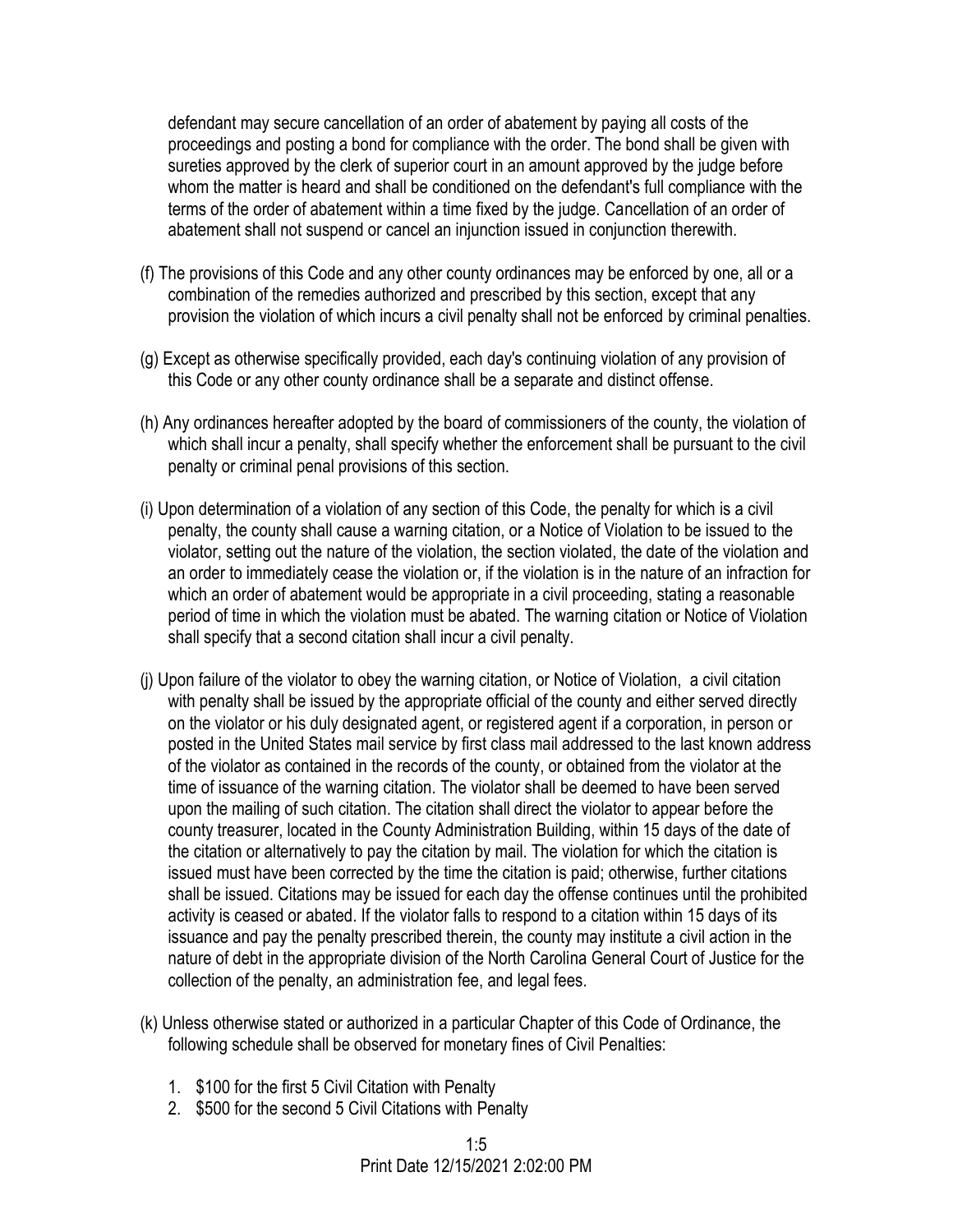3. \$1,000 for each subsequent Civil Citations with Penalty.

An administrative fee of \$30.00 shall be added to each Civil Citation with Penalty

(Ord. of 1/8/2007) State law references: Similar provisions, G.S. 160A-175, penalty for violation of county ordinances, G.S. 14-4.

### **Sec. 1-7. Amendments to Code; effect of new ordinances; amendatory language.**

- (a) All ordinances passed subsequent to this Code, which amend, repeal or in any way affect this Code may be numbered in accordance with the numbering system hereof and printed for inclusion herein. When subsequent ordinances repeal any chapter, section or subsection or any portion thereof, such repealed portions may be excluded from this Code by omission from reprinted pages. The subsequent ordinances as numbered and printed, or omitted in the case of repeal, shall be prima facie evidence of such subsequent ordinances until such time that this Code and subsequent ordinances numbered or omitted are readopted as a new code by the board of commissioners.
- (b) Amendments to any of the provisions of this Code shall be made by amending such provisions by specific reference to the section number of this Code in the following language:

*"That section of the Code of Ordinances, County of Richmond, North Carolina, is hereby amended to read as follows: . . . ." The new provisions shall then be set out in full as desired.*

(c) If a new section not heretofore existing in the Code is to be added, the following language shall be used:

*"That the Code of Ordinances, County of Richmond, North Carolina, is hereby amended by adding a section, to be numbered \_\_\_\_\_\_\_\_\_, which such section reads as follows: . . . ." The new section shall then be set out in full as desired.*

(c) All sections, articles, chapters, or provisions desired to be repealed must be specifically repealed by section, article, or chapter number, as the case may be.

## **Sec. 1-8. Supplementation of Code.**

(a) By contract or by county personnel, supplements to this Code shall be prepared on an annual basis. A supplement to the Code shall include all substantive, permanent and general parts of ordinances passed by the board of commissioners during the period covered by the supplement and all changes made thereby in the Code. The pages of a supplement shall be so numbered that they will fit properly into the Code and will, where necessary, replace pages which have become obsolete or partially obsolete, and the new pages shall be so prepared that, when they have been inserted, the Code will be current through the date of the adoption of the latest ordinance included in the supplement.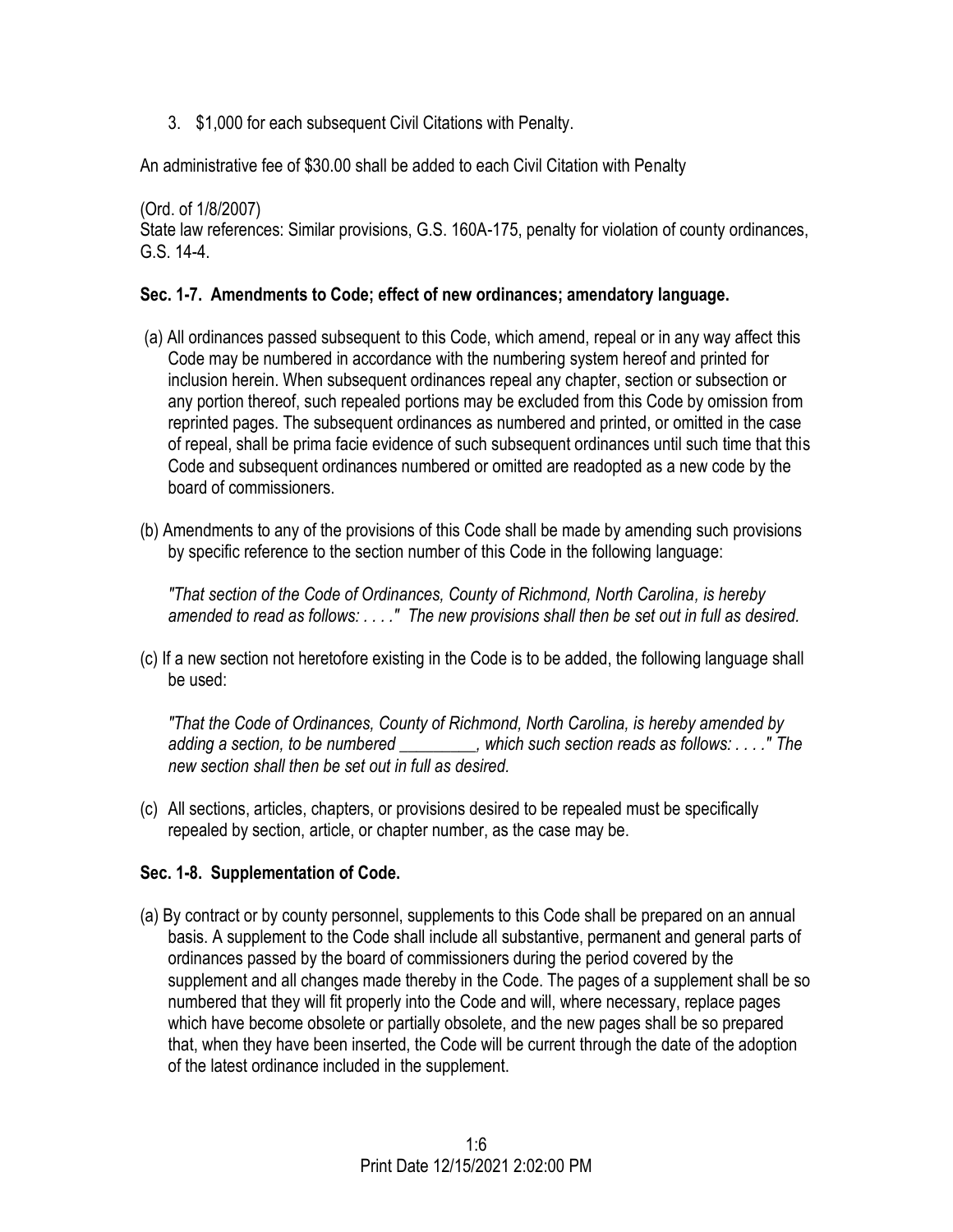- (b) In preparing a supplement to this Code, all portions of the Code, which have been repealed, shall be excluded from the Code by the omission thereof from reprinted pages.
- (c) When preparing a supplement to this Code, the codifier (meaning the person, agency or organization authorized to prepare the supplement) may make formal, nonsubstantive changes in ordinances and parts of ordinances included in the supplement, insofar as it is necessary to do so to embody them into a unified code. For example, the codifier may:
	- (1) Organize the ordinance material into appropriate subdivisions.
	- (2) Provide appropriate catchlines, headings and titles for sections and other subdivisions of the Code printed in the supplement, and make changes in such catchlines, headings, and titles.
	- (3) Assign appropriate numbers to sections and other subdivisions to be inserted in the Code and, where necessary to accommodate new material, change existing section or other subdivision numbers.
	- (4) Change the words "this ordinance" or words of the same meaning to "this chapter," "this article," "this division," etc., as the case may be, or to "sections to" (inserting section numbers to indicate the sections of the Code, which embody the substantive sections of the ordinance, incorporated into the Code).
	- (5) Make other nonsubstantive changes necessary to preserve the original meanings of ordinance sections inserted into the Code, but in no case shall the codifier make any change in the meaning or effect of ordinance material included in the supplement or already embodied in the Code.

#### **Sec. 1-9. Ordinances not affected by Code.**

Nothing in this Code or the ordinance adopting this Code shall be construed to repeal or otherwise affect the validity of any of the following:

- (1) Any offense or act committed or done, or any penalty or forfeiture incurred or any contract or right established or accruing before the effective date of this Code;
- (2) Any ordinance or resolution promising or guaranteeing loans or the payment of money for the county or authorizing the issuance of any bonds of the county or any evidence of the county's indebtedness;
- (3) Any contract or obligation assumed by the county;
- (4) Any ordinance fixing the salary of any county officer or employee;
- (5) Any right or franchise granted by the county;
- *(6) Deleted*